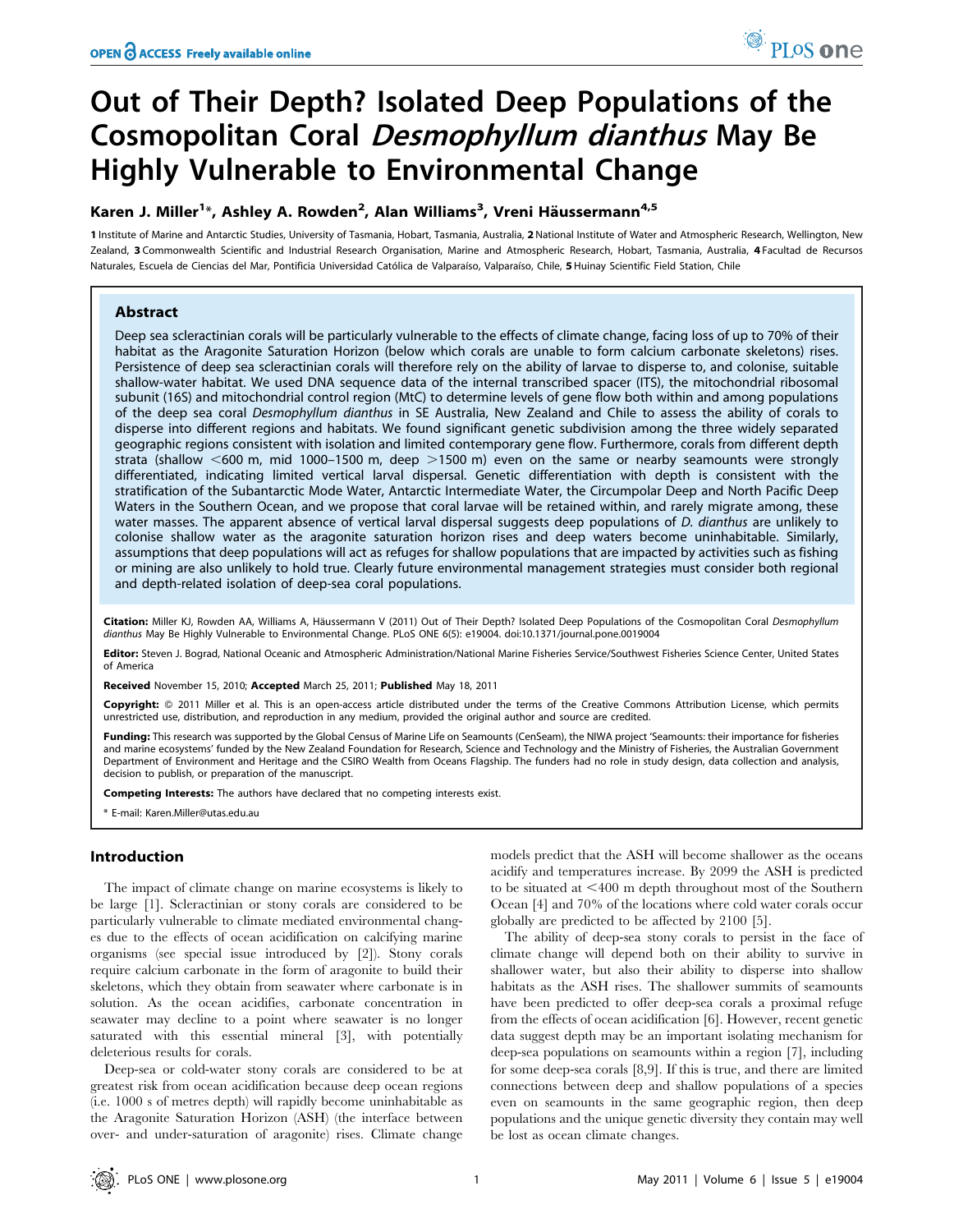The scleractinian coral Desmophyllum dianthus is a widespread deep-sea coral species, with a cosmopolitan distribution from the sub-Antarctic to the North Sea [10]. Although strictly a solitary coral, D. dianthus can form important reef-like structures in areas where it is abundant (e.g. [11]) and thus plays a central role as an ecosystem engineer by providing habitat for other organisms. Importantly, *D. dianthus* has a large depth range extending to 2500 m depth on seamounts and the continental slope, but with emergent populations as shallow as 4 m in the fiords of New Zealand and Chile [12,13]. It thus represents an excellent species to test for evidence of isolation in deep sea ecosystems. Here we use a combination of DNA sequence data and morphological data for Desmophyllum dianthus to 1) explore the relationship between geographically isolated populations in the Southern Hemisphere and 2) determine the role of depth as a mechanism for isolating populations.

## Methods

### Samples, species and study area

We examined samples of *D. dianthus* from three geographic regions in the southern hemisphere: SE Australia, New Zealand and Chile (Fig. 1). Australian material incorporated sites from off the coast of New South Wales to Tasmania and included specimens from the Australian Museum as well as samples collected recently as part of two scientific voyages off southern Tasmania (SS200702 and TN288 which deployed the Jason ROV). New Zealand samples were from the Kermadec Ridge in the north to the Macquarie Ridge in the south and included specimens from the NIWA Invertebrate Collection and material collected as part of two recent scientific voyages (TAN0604 and TAN0803). Chilean material was collected using SCUBA in 2006 from the deep-water emergent populations in the Patagonian fiords, and range from Fjord Comau in the north (approx  $42^{\circ}$ S) to Seno Waldemar (approx.  $48^{\circ}$ S) in the south. Corals from recent collections were preserved in either  $>90\%$  ethanol or at  $-80^{\circ}$ C for genetic analysis.

The total of 162 individual specimens used in the study were from 18, 21 and 9 sites in the SE Australia, New Zealand and Chile regions, respectively. Samples were from a range of depths, which we grouped into three depth strata based on preliminary data exploration: shallow  $(<600 \text{ m})$ , mid (1000–1500 m) and deep  $(>1500 \text{ m})$ . Samples were from all three depth strata for SE Australia, all but the deep stratum for New Zealand, and only the shallow stratum for the Chilean region. In the SE Australian and New Zealand regions, most samples were from seamounts, some of which were from the same or physically close seamounts but from different depth strata (i.e. Cascade Plateau, Fig. 1, Table S1).

## Molecular protocols

Genomic DNA was extracted from coral tissue with the Qiagen DNeasy Kit according to the manufacturer's specifications, but with an extended period of lysis (overnight incubation at  $55^{\circ}$ C). We targeted three different DNA regions, incorporating nuclear and mitochondrial markers with varying rates of mutation; the mitochondrial ribosomal subunit (16S) using the scleractinianspecific primers LP-16S-F and LP-16S-R [14], the Internal Transcribed Spacer region (ITS, spanning the ITS1, 5.8S and ITS2) using the universal primers ITS4 and ITS5 [15], and the Mitochondrial Control Region (MtC) using a mix of the scleractinian-specific primers Mt-Coral-Fwd-1, Mt-Coral-Fwd-2, Mt-Coral-Rev-1, Mt-Coral-Rev-2 [8].

PCR reactions (50  $\mu$ l) contained DNA template, 1 $\times$  thermophilic DNA Polymerase buffer (Bioline), 1.5 mM MgCl2 (Promega), 3 U RedTaq DNA polymerase (Bioline),  $0.2 \mu M$  of each primer (Sigma-Proligo), 80  $\mu$ M of each dNTP and 0.5  $\mu$ g Bovine



Figure 1. Maps showing the location of Desmophyllum dianthus sample sites (a) off SE Australia and New Zealand, and (b) in the fiords of Chile. Note: Symbols for some sites are overlapping, including sites in different depth strata on the same seamount feature. doi:10.1371/journal.pone.0019004.g001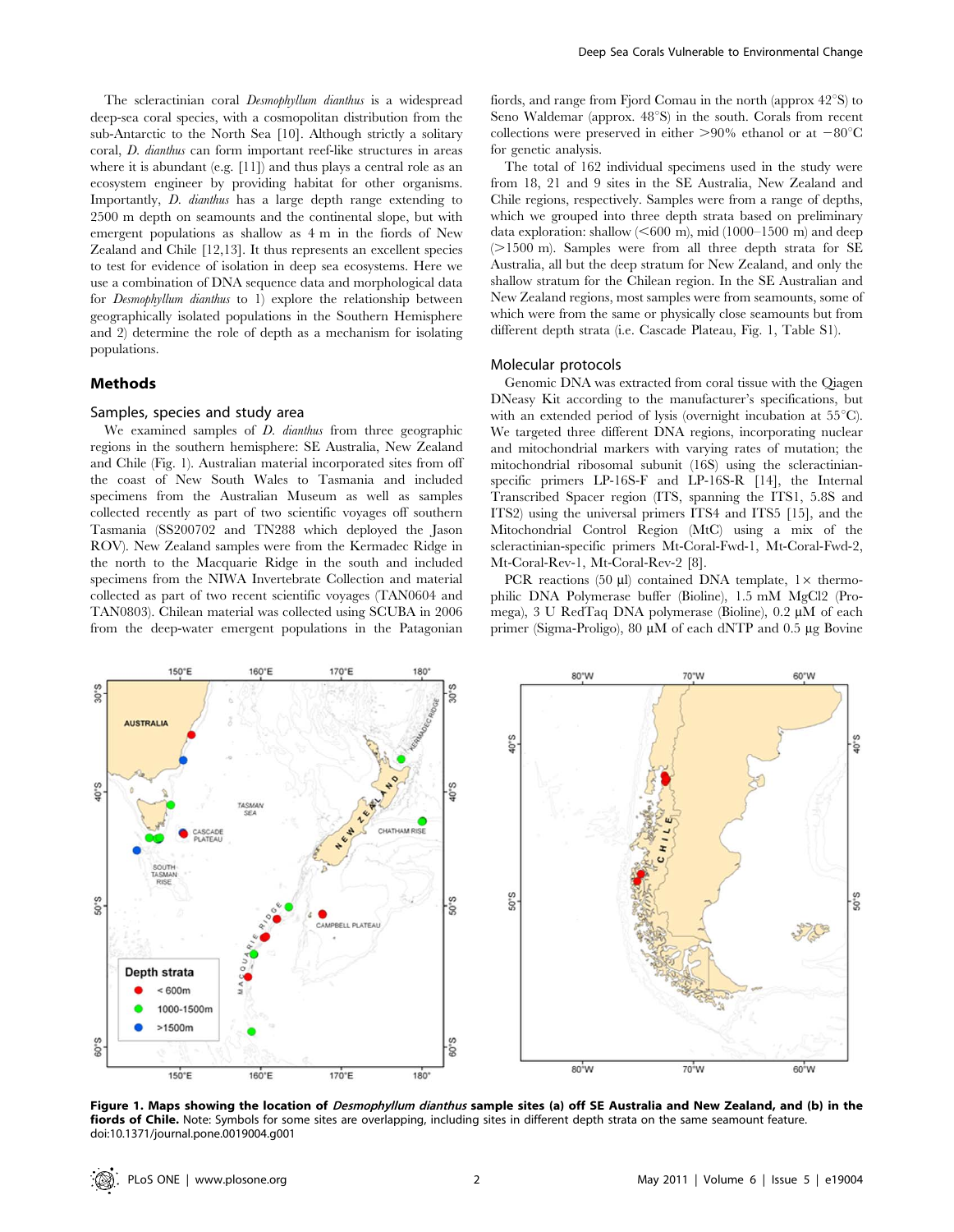Serum Albumen (Promega). The thermal cycling profile consisted of an initial denaturation at  $95^{\circ}$ C for 5 min, then 35 cycles of a three-step program (95 $\mathrm{^{\circ}C}$  for 30 sec, 55 $\mathrm{^{\circ}C}$  for 30 sec and 72 $\mathrm{^{\circ}C}$  for 1 min), with a 10 min final extension at  $72^{\circ}$ C. PCR products were purified using the QIAquick PCR Purification kit (Qiagen) prior to sequencing on an ABI3730XL automated sequencer.

Sequences were analysed either with Sequencher 4.5 software or MEGA3.1 [16], and consensus sequences generated for each sample using forward  $(5'$ -3') and reverse  $(3'-5')$  primer sequences. BLAST searches were performed for a subset of sequences to ensure that the correct gene region had been amplified and that sequences closely matched data from other coral groups. Sequences for each DNA region were aligned using the ClustalW alignment algorithm implemented in MEGA3.1 [16], and reduced to a consistent length across all individuals. The lengths of sequences used in subsequent analyses were: 16S - 308 bp, ITS – 581 bp, MtC – 258 bp. All sequences generated in this study were lodged with GenBank (Accession Nos HM015301–HM015310, HM015339–HM015347, and JF827609–JF827643).

## Sequence Data analysis

For data analysis, samples were pooled into ''populations'' representing all corals from sites within a region/depth to ensure adequate replication for statistical comparison and also because we have shown previously that DNA sequence does not resolve genetic structure among sites within geographic regions for deep sea corals [8]. We calculated genetic diversity measures for each of the populations as well as across the whole data set using Arlequin 3.01 [17], along with tests for selective neutrality (calculated as Tajima's  $D$  and and Fu's  $F_s$ ) with significance levels based on 10,000 permutations.

To explore the genetic relationships among D. dianthus populations we created parsimony networks in TCS 1.21 [18] for each of the three DNA regions and using 95% connection limit between haplotypes. Geographic data was overlayed on the resulting network to determine groupings within the data. We subsequently tested for evidence of genetic subdivision among geographic regions and depth strata by Analysis of Molecular Variance (AMOVA) using the software package Arlequin 3.01 ([17]). Pairwise values of  $F_{ST}$  were also calculated in Arlequin 3.01 using Exact tests and based on a Markov Chain length of 10,000. We used subsequent values of  $F_{ST}$  to estimate gene flow among populations as  $\mathcal{N}_{e}m = (1/F_{ST}-1)/4$  [19].

Estimates of gene flow based on  $F_{ST}$  are limited by the underlying assumption of an island model whereby all populations exchange migrants; an assumption that is rarely met in natural populations. We therefore used LAMARC V2.1.5 [20] to generate coalescent estimates of migration rates among all populations using a Bayesian framework. Because it is not possible to combine data that have recombination with data that do not in a single analysis, we analysed nuclear ITS in one analysis and the two mitochondrial regions (16S and MtC) in a second analysis but allowing mutation rates to vary. We used jModelTest [21] to determine the most appropriate substitution model for each DNA region and these were used to guide model choice in LAMARC. Additionally, transition/transversion (TT) ratios for each DNA region were calculated in PAUP V4.0 [22]. The final models used were; ITS - Jukes Cantor (run in LAMARC using F84 model with all nucleotide frequencies set to 0.25 and TT ratio set to 0.500001) and incorporating recombination; MtC - HKY+G (used F84 model with TT ratio of 2.9) and 16S - F81 (used F84 and TT ratio set to 0.500001). Exploratory analyses in LAMARC were run with default starting values for Theta  $(\Theta)$ , Migration  $(M)$  and recombination  $(r)$  and with uniform prior distributions. The

exploratory runs consisted of 5 initial chains, 1 final chain, 100,000 steps and a burn-in of 10,000 steps. Additionally we used two simultaneous searches with adaptive heating and temperatures set to 1 and 1.5. The estimates of  $\Theta$  and M (for all three DNA regions) and r (for ITS only) from three preliminary runs were averaged and used to set the start values for the final analysis which consisted of one long chain, 10,000,000 steps, a 10,000 step burnin, and 3 replicates. In addition we plotted the curve files from each final run to confirm that sufficient steps had been performed to ensure a single optimum was estimated for each parameter. We also calculated  $N<sub>e</sub>m$  from the LAMARC estimates of migration for comparison with  $F_{ST}$ -based estimates by multiplying effective population size  $(\Theta)$  by migration  $(M)$ .

#### Morphological analysis

Desmophyllum dianthus supposedly has a cosmopolitan distribution, although there have been at least 11 species described that are now synonymised to this single species [23]. One of the greatest challenges in the delineation of Desmophyllum species is the relative paucity of taxonomic features. Where coral populations are potentially isolated, the possibility that allopatric speciation may occur is high, and so it may be that isolated populations of Desmophyllum have diverged or be in the process of speciation. To determine if there was morphological divergence in line with geographic isolation and genetic differentiation, we used a quantitative morphometric approach to compare skeletal characteristics of D. dianthus from a subset of specimens from the three geographic regions. We measured nine skeletal characters in 86 randomly chosen D. dianthus individuals (18, 27 and 41 from SE Australia, New Zealand and Chile respectively). Characters measured included: corallite height, corallite length, corallite width, total number of septa, number of septal cycles, septa height (mean of 5 measurements/corallite), septa width (mean of 5 measurements/corallite), septa thickness (mean of 5 measurements/corallite), number of costal cycles and costae length (mean of 5 measurements/corallite). Because D. dianthus most likely displays ontogenetic change in skeletal morphology (i.e. polyps grow taller and larger through time) we standardised measurements for each coral to account for possible age variation in corals collected within each region; coral ''size'' was determined as the ratio of corallite area to corallite height (where area was calculated as  $\pi \times$  (length  $\times$  width)/2), total number of septa was standardised to corallite area (septa/area) and septa height, width and thickness were standardised by corallite size (height/size; width/size, thickness/size) and costae length was standardised by corallite height (costae length/corallite height). Final analysis was based on these 6 standardised parameters along with the 2 raw data parameters - number of septal cycles and number of costal cycles. We tested for variation in skeletal characters of D. dianthus individuals among the three geographic regions using Multivariate Analysis of Variance (MANOVA), and we used Canonical Discriminant Analysis (CDA) to visually examine any morphological differences in D. dianthus from the three regions.

## Results

## Genetic diversity

16S was the least variable of the three DNA regions sequenced. The final 16S data set included 308 bp of sequence from 90 individuals, but contained only 11 haplotypes. There were only 9 variable sites (2.9% variation) with the mean number of pairwise differences between sequences  $1.08 \pm 0.72$ . Overall nucleotide diversity was also low ( $\pi$  = 0.004±0.003), but varied considerably across the three geographic regions (Table 1).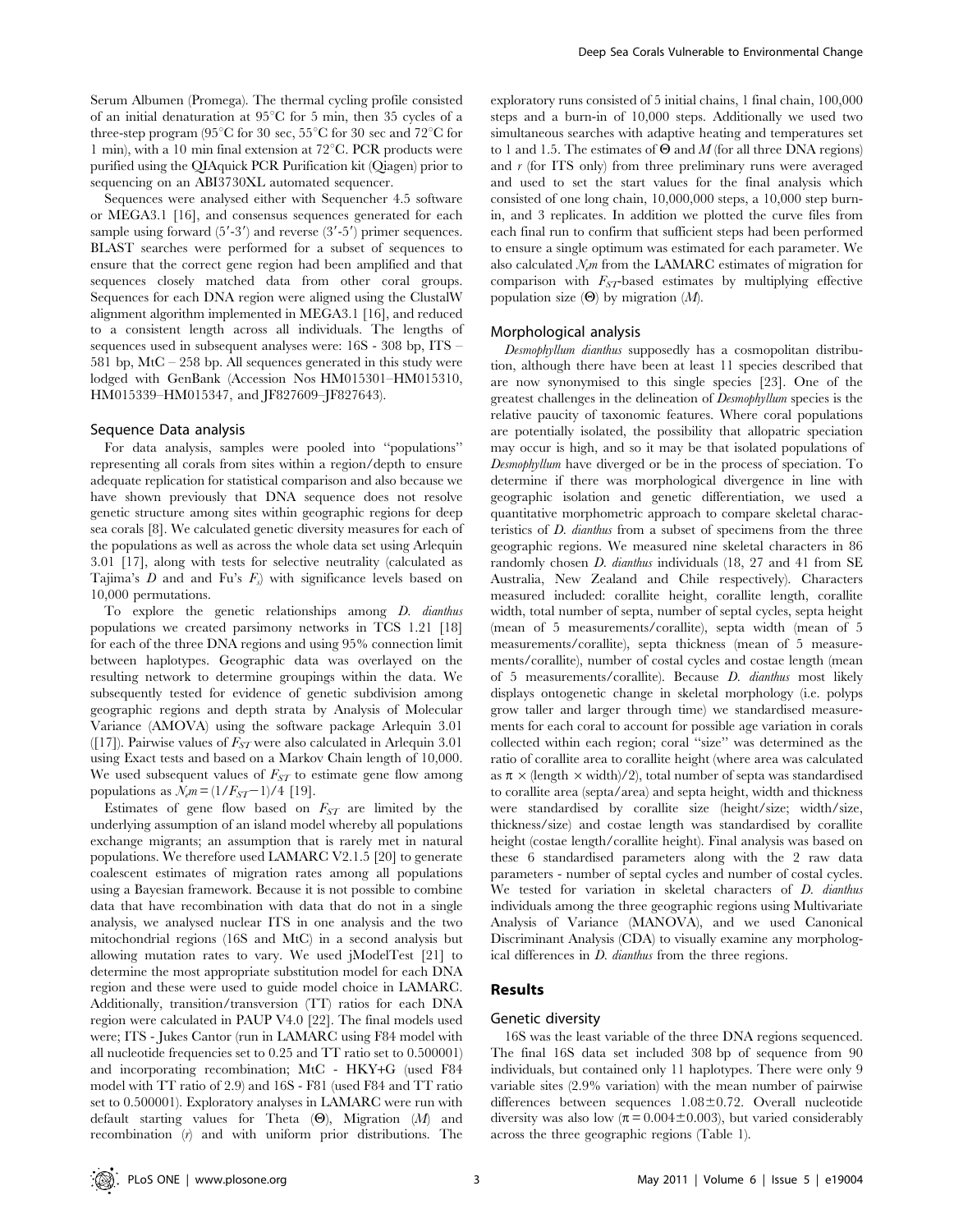| )<br>)<br>)                                                                                                              |                                             |
|--------------------------------------------------------------------------------------------------------------------------|---------------------------------------------|
|                                                                                                                          |                                             |
|                                                                                                                          |                                             |
|                                                                                                                          |                                             |
| I                                                                                                                        |                                             |
|                                                                                                                          |                                             |
|                                                                                                                          |                                             |
| $\tau$ and $\tau$ and $\tau$ and $\tau$ and $\tau$ and $\tau$                                                            |                                             |
|                                                                                                                          |                                             |
|                                                                                                                          |                                             |
|                                                                                                                          |                                             |
|                                                                                                                          |                                             |
|                                                                                                                          |                                             |
|                                                                                                                          |                                             |
| ה ומות הם ה                                                                                                              |                                             |
|                                                                                                                          |                                             |
|                                                                                                                          |                                             |
|                                                                                                                          |                                             |
| is pas look                                                                                                              |                                             |
|                                                                                                                          |                                             |
| <b>ISLI SYSSUS SURVEY SILS SILSIDSUN AASAFI SILSID</b>                                                                   |                                             |
|                                                                                                                          |                                             |
| <br> <br>                                                                                                                |                                             |
|                                                                                                                          |                                             |
| )<br>}<br>}                                                                                                              |                                             |
| 5                                                                                                                        |                                             |
|                                                                                                                          |                                             |
|                                                                                                                          |                                             |
|                                                                                                                          |                                             |
| ֧֦֧֦֧֦֧֧ׅ֦֧ׅ֧ׅ֧ׅ֧ׅ֧ׅ֧ׅ֧ׅ֧֧ׅ֧ׅ֧֧֛֚֚֚֚֚֚֚֚֚֝֝֝֝֜֝֜֜֜֓֟֓֟֓֝֬֜֓֜֝֬֜֓֜֝֬֜֜֝֬֝֬֝֬֝֬֝֬֝֬֜֜֝֬֝<br>֧֧֧֧֧֧֧֧֚֚֚֚֚֚֚֚֚֚֚֚֚֚֝֝֝֝֝֝֬֝ |                                             |
| うこうこうりこう                                                                                                                 |                                             |
|                                                                                                                          |                                             |
|                                                                                                                          |                                             |
| ;<br>)                                                                                                                   |                                             |
|                                                                                                                          | 5<br>5<br>5<br>5<br>5<br>5<br><b>C+c+t+</b> |
| בסבר הייני הייני הייני הייני הייני הייני הייני הייני הייני הייני הייני הייני הייני הייני הייני הייני הייני היי<br>ミラノこり・ | )<br>)<br>)<br>)                            |
| able 1. Gen                                                                                                              |                                             |
|                                                                                                                          | $\sim 150$                                  |
|                                                                                                                          |                                             |

|                                                                                                        | 165                              |                                    |             |            | ž                                |                                      |          |             | Ľ                                           |               |          |            |
|--------------------------------------------------------------------------------------------------------|----------------------------------|------------------------------------|-------------|------------|----------------------------------|--------------------------------------|----------|-------------|---------------------------------------------|---------------|----------|------------|
|                                                                                                        | Mean no. pairwise<br>differences | diversity (x)<br><b>Nucleotide</b> | ma's<br>ĨēT | Fu's $F_S$ | Mean no. pairwise<br>differences | Nucleotide Tajima's<br>diversity (z) |          | Fu's $F_S$  | Mean no. pairwise Nucleotide<br>differences | diversity (z) | Tajima's | Fu's $F_S$ |
| SE Australia Shallow 0.50 (0.52)                                                                       |                                  | 0.002 (0.002)                      | $-0.612$    | 0.172      | 2                                | 2                                    | 2        | g           | 0.67(0.63)                                  | 0.001 (0.001) | 1,633    | 0.540      |
| SE Australia Mid                                                                                       |                                  |                                    |             |            | 1.71(1.11)                       | 0.007 (0.005)                        | $-0.503$ | $-0.155$    | g                                           | p             | 2        | 2          |
| SE Australia Deep                                                                                      | 1.29 (0.82)                      | 0.004 (0.003)                      | $-0.462$    | $-1.119$   | 1.35 (0.85)                      | 0.005 (0.004)                        | $-1.214$ | $-6.628***$ | 0.8(0.68)                                   | 0.001 (0.001) | $-0.973$ | $-0.829$   |
| New Zealand Shallow                                                                                    |                                  |                                    |             |            | 1.03(0.71)                       | 0.004 (0.003)                        | $-1.046$ | $-4.255***$ | 1.04(0.72)                                  | 0.002 (0.001) | 0.794    | 0.027      |
| New Zealand Mid                                                                                        |                                  |                                    |             |            | 0.3(0.3)                         | 0.001 (0.001)                        | $-0.941$ | $-1.004$    | 1.27 (0.85)                                 | 0.002 (0.002) | $-1.164$ | $-2.223*$  |
| Chile Shallow                                                                                          | 0.38(0.38)                       | 0.001 (0.001)                      |             | $-0.918$   | 1.63(1.01)                       | 0.005 (0.004)                        | $-1.034$ | $-2.068$    | 0.52 (0.46)                                 | 0.001 (0.001) | 1.505    | .405       |
| Overall                                                                                                | 1.08(0.72)                       | 0.004 (0.003)                      |             |            | 1.31 (0.83)                      | 0.005 (0.003)                        |          |             | 3.39 (1.76)                                 | 0.006 (0.003) |          |            |
| Numbers in parentheses are standard deviations. nd = no data.<br>doi:10.1371/journal.pone.0019004.t001 |                                  |                                    |             |            |                                  |                                      |          |             |                                             |               |          |            |

Although mitochondrial DNA is often considered to evolve very slowly in corals, and not to be informative for intra-specific comparisons [24], [25], [26] the mitochondrial control region was the most variable of the three DNA regions studied here. The final MtC data set included 258 bp of sequence from 108 individuals, and contained 26 haplotypes. There were 24 variable sites  $(9.3\%$  variation), with an average of  $1.31\pm0.83$  pairwise differences between sequences. Nucleotide diversity was still low  $(0.005 \pm 0.003)$  although higher than for 16S sequence.

Overall, the ITS sequence was moderately variable. The final ITS data set included 581 bp of sequence from 60 individuals. There were 13 variable sites (+2 indels) representing 2.5% variation, although we only found 14 unique haplotypes across SE Australia, New Zealand and Chile with an average of  $3.39\pm1.76$  pairwise differences between sequences. Across the three components of the ITS, the ITS2 was the most variable section. Of the 193 bp of ITS2 sequenced there were 9 variable sites (4.7% variation), reinforcing the usefulness of this DNA region for population-level analysis in corals. Of the 225 bp of ITS1 sequence there were only 6 variable sites (including 2 indels) representing 2.7% variation. The 163 bp of 5.8S was invariant across all samples. Nucleotide diversity  $(0.006\pm0.003)$  was higher in ITS than the other two DNA regions.

Estimates of Tajima's  $D$  and Fu's  $F_s$  were mixed, with a range of positive and negative values (Table 1). However no values of Tajima's D varied significantly from values expected under selective neutrality, and only 3 of the 14 values of Fu's  $F_s$  were statistically significant. Taken together, this shows no evidence of selection or recent change in population size for D. dianthus in any of the study areas.

## Association between genotype and geographic region

Overall there were no trends in nucleotide diversity patterns across geographic regions, with similar levels of diversity recorded from SE Australia, New Zealand and Chile for each of the different gene regions (Table 1). Equally, for 16S and MtC, parsimony networks showed the data set was dominated by one or two common, presumably ancestral, haplotypes that occurred in all three geographic regions (Figs 2a & 2c). Similarly, there were multiple ITS haplotypes that occurred in at least two of the geographic regions (Fig. 2b).

Interestingly, haplotype networks showed a strong link between genotype and depth for all three DNA regions. The ITS network shows a clear distinction between shallow  $(<600$  m), mid (1000– 1500 m) and deep water  $(>1500 \text{ m})$  populations of *D. dianthus* (Fig. 2b) with no haplotypes found in more than one depth stratum, suggesting genetic differentiation is more tightly linked to depth than geographic region. For 16S and MtC networks, the deep corals are quite distinct from the mid and shallow corals and most derived haplotypes are unique to a depth within a geographic region. For example, 26 of the 28 MtC haplotypes are only found at a single depth and of these five are represented by more than one individual within that depth stratum (Fig. 2c). Similarly, in the 16S network, eight of the nine haplotypes were found only in one depth stratum with three of these represented by  $n \geq 4$ . Despite a lack of replication across all depths and regions for all three gene regions, there is a consistent pattern suggesting that  $D$ . dianthus populations across the Southern Ocean have a common ancestor but that populations at different depths within the geographic regions are isolated and have begun to diverge from each other.

The physical separation of sampling sites of  $D$ . *dianthus* within each region was tens to hundreds of kilometres (Fig. 1). However we found no differences among *D. dianthus* populations from different sites at similar depths within regions, with most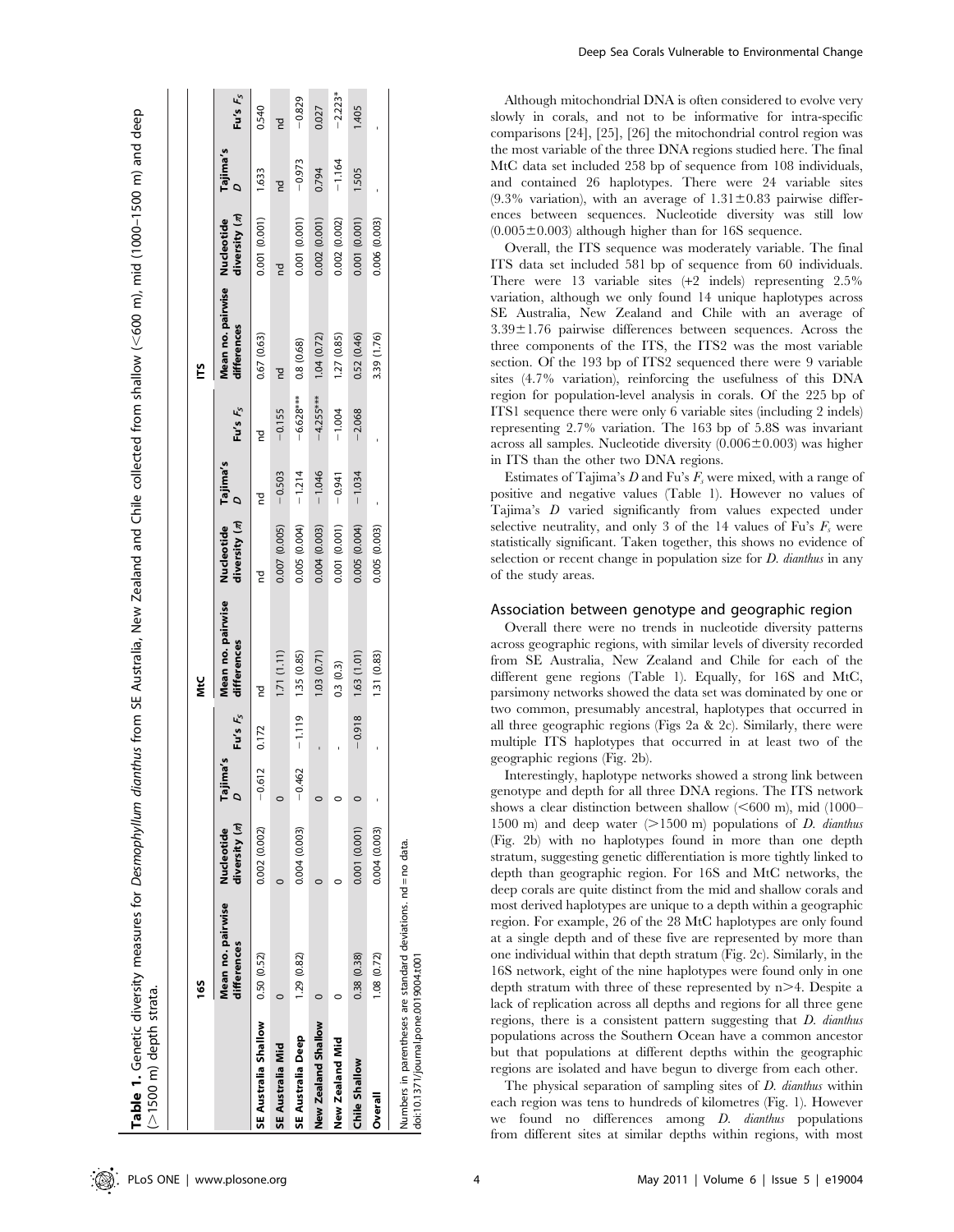

Figure 2. Haplotype networks based on three DNA regions for Desmophyllum dianthus from SE Australia, New Zealand and Chile. doi:10.1371/journal.pone.0019004.g002

individuals from a region/depth sharing one or two common haplotypes (Fig. 2). Limited replication prohibited statistical tests of within-region/depth variation, but studies of other deep-sea coral taxa indicate that DNA sequence data may be less informative at these smaller spatial scales [8]. Subsequently, we pooled data into depth categories within each region for larger-scale statistical comparisons.

# Genetic differentiation and gene flow among regions and depths

Comparisons among geographically widespread populations of Desmophyllum dianthus showed high and statistically significant levels of genetic differentiation consistent with limited gene flow and isolation. Geographically separated populations from SE Australia, New Zealand and Chile were genetically subdivided based on sequence data from all three DNA regions (16S  $F_{ST} = 0.31$ , p $\leq 0.001$ ; MtC  $F_{ST} = 0.19$ , p $\leq 0.001$  and ITS  $F_{ST} = 0.36$ ,  $p<0.001$ ).

Depth was a major component of the genetic differentiation with the strongest pattern of depth differentiation from the ITS sequence data (Table 2). Due to limited replication across all

spatial scales and for all gene regions we were unable to do a full hierarchical analysis, however we computed pairwise  $F_{ST}$  values among all sites and depths and found as much (and often more) genetic differentiation between populations from different depth strata within a region as we did among populations at the same depth but separated by thousands of kilometres of ocean. For example, between shallow-water SE Australian and New Zealand populations of D. dianthus genetic differentiation is low (i.e.  $F_{ST}$ = 0.06 p>0.05 based on ITS) despite the sampling locations being on opposite sides of the Tasman Sea. In contrast, within SE Australia, shallow water D. dianthus populations are very distinct from those in deep water ( $F_{ST}$ = 0.315 p<0.05 based on ITS), and this is the case even where shallow and deep individuals were sampled on the same seamount or on nearby seamounts (i.e. separated by hundreds of metres to  $<$ 10 kms). The same pattern is apparent between shallow and mid-water populations in New Zealand (e.g.  $F_{ST}$  = 0.35 p < 0.001 based on ITS) that are separated by  $\leq$ 200 km horizontal distance.

Considering all geographic regions and depths most populations were significantly subdivided from each other based on  $F_{ST}$  data from at least one DNA region (Table 2), but with the exception of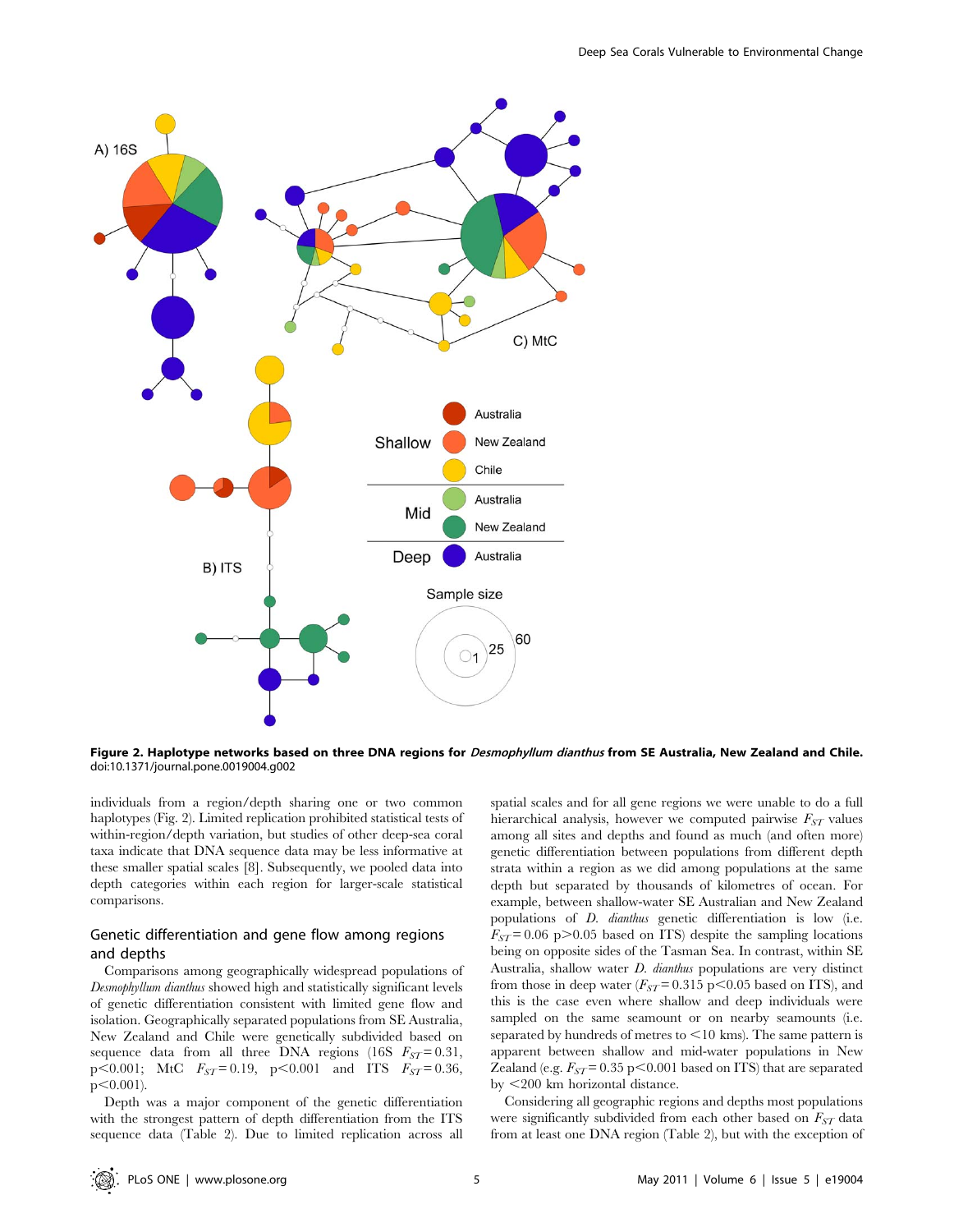Table 2. Pairwise  $F_{ST}$  values among populations of Desmophyllum dianthus from SE Australia, New Zealand and Chile collected from shallow ( $<$  600 m), mid (1000–1500 m) and deep ( $>$ 1500 m) depth strata.

|                             | <b>SE Australia Deep</b> | <b>SE Australia Mid</b>   | <b>SE Australia Shallow</b> | <b>New Zealand Shallow</b> | <b>New Zealand Mid</b> |
|-----------------------------|--------------------------|---------------------------|-----------------------------|----------------------------|------------------------|
| 16S                         |                          |                           |                             |                            |                        |
| SE Australia Mid            | 0.348                    |                           |                             |                            |                        |
| <b>SE Australia Shallow</b> | 0.18                     | 0.245                     |                             |                            |                        |
| New Zealand Shallow         | 0.354                    | 0                         | 0.271                       |                            |                        |
| New Zealand Mid             | 0.366                    | $\pmb{0}$                 | 0.316                       | $\mathbf 0$                |                        |
| <b>Chile Shallow</b>        | 0.21                     | 0.26                      | 0.037                       | 0.283                      | 0.306                  |
| <b>MtC</b>                  |                          |                           |                             |                            |                        |
| SE Australia Mid            | 0.14                     |                           |                             |                            |                        |
| <b>SE Australia Shallow</b> | X                        | $\pmb{\chi}$              |                             |                            |                        |
| New Zealand Shallow         | 0.16                     | $\pmb{0}$                 | $\pmb{\times}$              |                            |                        |
| New Zealand Mid             | 0.323                    | 0.113                     | $\pmb{\times}$              | 0.081                      |                        |
| <b>Chile Shallow</b>        | 0.175                    | 0.07                      | $\pmb{\times}$              | 0.106                      | 0.303                  |
| <b>ITS</b>                  |                          |                           |                             |                            |                        |
| SE Australia Mid            | X                        |                           |                             |                            |                        |
| SE Australia Shallow        | 0.315                    | $\boldsymbol{\mathsf{x}}$ |                             |                            |                        |
| New Zealand Shallow         | 0.349                    | X                         | 0.063                       |                            |                        |
| New Zealand Mid             | 0.312                    | X                         | 0.324                       | 0.348                      |                        |
| <b>Chile Shallow</b>        | 0.419                    | $\pmb{\mathsf{x}}$        | 0.435                       | 0.37                       | 0.402                  |
| $N_{\rm e}$ m               |                          |                           |                             |                            |                        |
| SE Australia Mid            | 1.002                    |                           |                             |                            |                        |
| <b>SE Australia Shallow</b> | 0.841                    | 0.770                     |                             |                            |                        |
| New Zealand Shallow         | 0.745                    | high                      | 2.195                       |                            |                        |
| New Zealand Mid             | 0.503                    | high                      | 0.531                       | 1.652                      |                        |
| <b>Chile Shallow</b>        | 0.822                    | 2.016                     | 3.416                       | 1.056                      | 0.505                  |

 $F_{ST}$  values in bold represent significant departures from values expected under panmixia (p<0.05). X denotes test not done as insufficient data for the comparison. doi:10.1371/journal.pone.0019004.t002

the mid-depth samples from SE Australia (which were significantly differentiated from only the Chilean populations), and the shallow populations from Australia and New Zealand which were genetically indistinct. However estimates of gene flow among sites calculated both by  $F_{ST}$  and coalescence methods were low, and indicate effectively no ongoing gene flow among all the populations studied. Values of  $\mathcal{N}_{e}$ m ranged from 0.5 to 3.4 based on  $F_{ST}$  (Table 2) but were  $\leq 1$  among all populations based on coalescent migration estimates (Table 3). We did not detect any variation in directional gene flow among populations, with source/ recipient estimates not statistically significant from each other for any population pairs (Table 3). Estimates of effective population size  $(\Theta)$  were similar and very low for all populations and ranged from 0.0001 to 0.0009.

## Morphological variation among geographic regions

There were small, but significant, differences in the skeletal morphology of *D. dianthus* from the three geographic regions; SE Australia, New Zealand and Chile (Table 4). MANOVA based on eight skeletal characters was significant (Wilk's Lambda = 0.615,  $F = 2.62$ , df = 16, p = 0.0012) with all of the variance among groups explained with the first two canonical variables. Corals from each of the three regions, although morphologically very similar, clustered weakly as separate groups (Fig. 3) suggesting slight morphological divergence is occurring between corals in the three isolated regions. SE Australian corals tended to have taller

septa than those from the other two regions, whereas New Zealand corals had longer costae. Chilean corals were overall more calcified having more costae, more septa, more septal cycles and wider and thicker septa than those from Australia or New Zealand (Fig. 3). Local environmental conditions in the shallow photic zone, including increased food supply and potential for symbiosis with endolithic algae may well facilitate skeletal deposition in fiord corals.

## **Discussion**

## Isolation

Our study has provided evidence that populations of the deepsea coral Desmophyllum dianthus are isolated and that there is limited contemporary gene flow between SE Australian, New Zealand and Chilean populations. However we also found evidence of strong depth stratification in D. dianthus populations within SE Australia and New Zealand. These results indicate that larval dispersal rarely occurs across oceanic basins, but importantly that there is no vertical exchange of larvae even across as little as several hundred of metres of depth on the same or neighbouring seamounts.

Limited dispersal in deep-sea corals is consistent with data from shallow water corals, which indicate populations are maintained via self-seeding with only limited larval dispersal from the natal site (e.g. [27], [28]). For other deep sea coral species, genetic data has also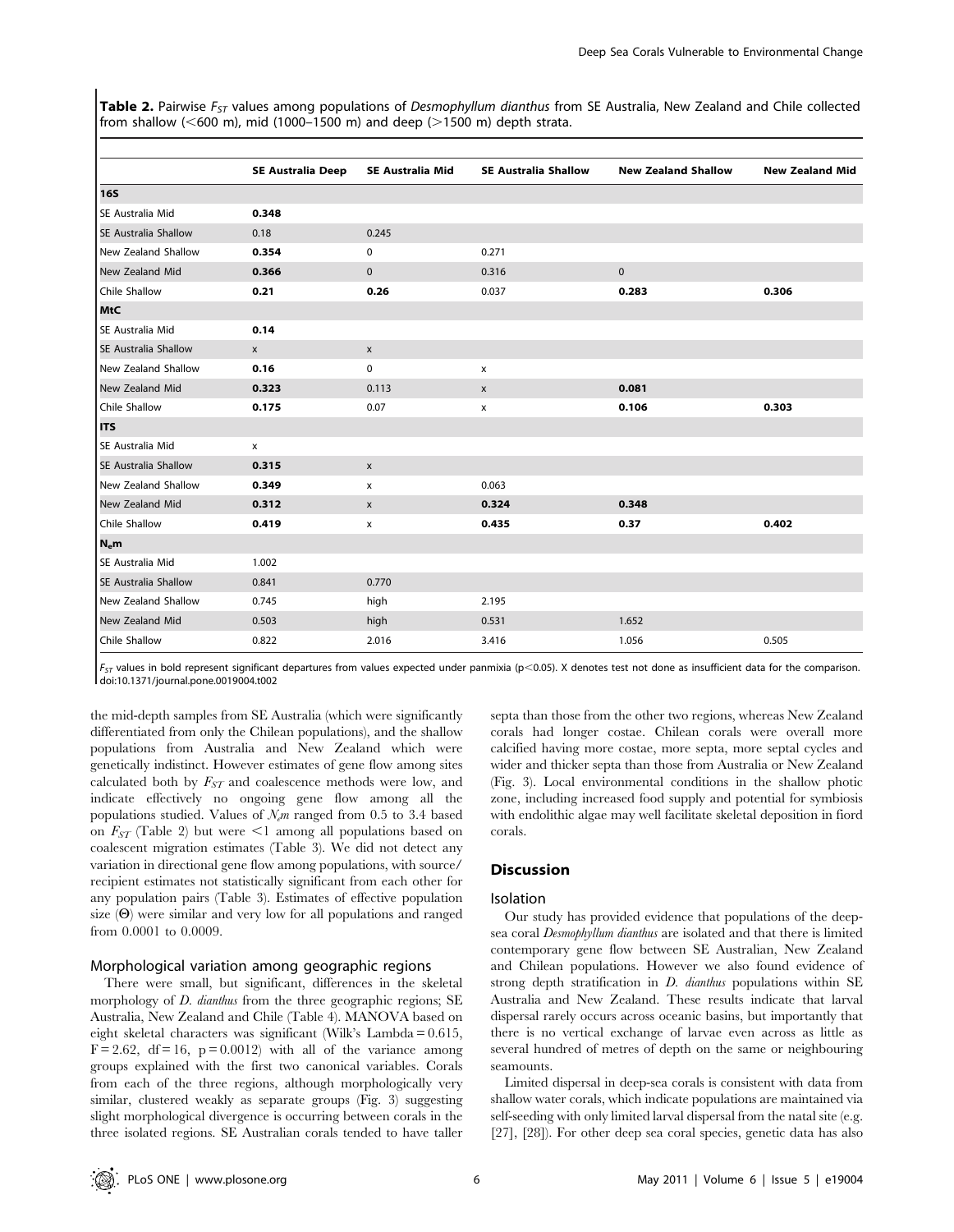Table 3. Estimates of bi-directional gene flow  $(N_e m)$  among populations of Desmophyllum dianthus from SE Australia, New Zealand and Chile collected from shallow ( $<$ 600 m), mid (1000–1500 m) and deep ( $>$ 1500 m) depth strata as estimated using LAMARC.

| <b>ITS</b>                  | <b>Recipient population</b> |                          |                             |                            |                          |                          |  |
|-----------------------------|-----------------------------|--------------------------|-----------------------------|----------------------------|--------------------------|--------------------------|--|
| <b>Source population</b>    | SE Australia Deep           | <b>SE Australia Mid</b>  | <b>SE Australia Shallow</b> | <b>New Zealand Shallow</b> | <b>New Zealand Mid</b>   | <b>Chile Shallow</b>     |  |
| <b>SE Australia Deep</b>    | ٠                           | x                        | 0.018                       | 0.009                      | 0.236                    | 0.005                    |  |
| <b>SE Australia Mid</b>     | $\mathsf{x}$                | $\overline{\phantom{a}}$ | X                           | $\mathsf{x}$               | $\mathsf{x}$             | $\mathsf{x}$             |  |
| <b>SE Australia Shallow</b> | 0.004                       | x                        | ٠                           | 0.311                      | 0.014                    | 0.114                    |  |
| <b>New Zealand Shallow</b>  | 0.005                       | X                        | 0.486                       | $\overline{\phantom{a}}$   | 0.007                    | 0.133                    |  |
| <b>New Zealand Mid</b>      | 0.113                       | X                        | 0.041                       | 0.018                      | $\overline{\phantom{0}}$ | 0.021                    |  |
|                             | 0.006                       | X                        | 0.2                         | 0.13                       | 0.004                    | $\overline{\phantom{a}}$ |  |
| <b>Chile Shallow</b>        |                             |                          |                             |                            |                          |                          |  |
| <b>mtDNA</b>                | <b>Recipient population</b> |                          |                             |                            |                          |                          |  |
|                             |                             |                          |                             |                            |                          |                          |  |
| Source population           | SE Australia Deep           | <b>SE Australia Mid</b>  | <b>SE Australia Shallow</b> | <b>New Zealand Shallow</b> | <b>New Zealand Mid</b>   | <b>Chile Shallow</b>     |  |
| <b>SE Australia Deep</b>    | $\sim$                      | 0.535                    | $\mathsf{x}$                | 0.073                      | 0.028                    | 0.187                    |  |
| <b>SE Australia Mid</b>     | 0.161                       | $\overline{\phantom{a}}$ | X                           | 0.066                      | 0.026                    | 0.356                    |  |
| <b>SE Australia Shallow</b> | $\mathbf{x}$                | $\mathsf{x}$             | $\overline{\phantom{a}}$    | X                          | $\mathsf{x}$             | $\mathsf{x}$             |  |
| <b>New Zealand Shallow</b>  | 0.082                       | 0.14                     | x                           | $\sim$                     | 0.027                    | 0.094                    |  |
| <b>New Zealand Mid</b>      | 0.079                       | 0.134                    | $\mathsf{x}$                | 0.068                      | ۰                        | 0.091                    |  |
|                             | 0.236                       | 0.855                    | x                           | 0.077                      | 0.029                    | ٠                        |  |

Analysis for ITS was done separately from the analysis of the mtDNA (16S + MtC) to incorporate recombination. There was no statistically significant difference among any of the gene flow estimates. X denotes test not done as insufficient data for the comparison.

doi:10.1371/journal.pone.0019004.t003

shown limited dispersal across large geographic scales [8], [29] although connectedness appears to vary among taxa because some species show genetic homogeneity across thousands of kilometres [8], [9], [30]. Likewise, genetic differentiation in other deep-sea marine invertebrates is highly variable although this may well be related to the low statistical power of many studies (e.g. [31]) linked to the cost and difficulty of replicated sampling at depth.

The apparent lack of vertical dispersal of D. dianthus larvae within geographic regions is surprising given the species' wide depth distribution. We were not able to compare all depths in all regions due to the limitations of deep-sea sampling, although genetic structure with depth has also been reported in other deepsea invertebrates including ophiuroids on NW Atlantic seamounts [7], the Atlantic bivalve Deminucula atacellana [32], Southern Ocean ostracods [33] and isopods [34], hence we predict that this pattern is likely to be widespread. Ecological and physical conditions that occur with depth have been invoked as isolating mechanisms leading to speciation in marine invertebrates such as amphipods [35] and the dynamics of fluctuating oxygen-minimum zones may also act as barriers to gene flow in the deep-sea resulting both in genetic divergence and ultimately speciation [36]. There is no evidence of speciation within our data i.e. the low levels of morphological and genetic variation between regions and depths and the single parsimony network indicates that present day D. dianthus across the Southern Hemisphere should be considered a single species. However the *D. dianthus* populations we sampled in shallow, mid and deep water exist in distinct water masses corresponding with the Subantarctic Mode Water, Antarctic Intermediate Water and a mix of Circumpolar Deep and North Pacific Deep Waters respectively (e.g. [37]). These water masses are strongly depth-stratified around SE Australia and New Zealand (e.g. Subantarctic Mode Water occurs to approximately

900 m depth, the Antarctic Intermediate water from  $\sim$ 900– 1500 m depth with the deep water masses  $>1500$  m depth) and our genetic results are thus consistent with oceanographic patterns indicating that planktonic larvae will be retained within the natal water mass, but rarely cross between water masses in the vertical plane. Equally, although the direction of flow of each water mass could facilitate larval dispersal among regions i.e. Intermediate Waters are contiguous and flow eastward across the Tasman Sea, and the Subantarctic Mode Water flows from SE Australia via New Zealand to Chile, distances are great and unlikely to be covered during the short life span of a coral larvae [8].

#### Low levels of variation

The observed patterns of morphological and genetic differences among D. dianthus populations are consistent with a model of isolation and subsequent divergence. However levels of genetic and morphological variation in  $D$ . *dianthus* populations from SE Australia, New Zealand and Chile were incredibly low, despite their apparent isolation, suggesting there may be few selective pressures leading to divergence and limited localised adaptation. Indeed there was no strong signal of selection evident in the genetic data, or of rapid population expansion. Notably, the nuclear ITS region was more informative for distinguishing between geographically and bathymetrically isolated populations than either of the mtDNA regions. This finding is consistent with the recognised slow rates of mitochondrial evolution in Anthozoans relative to nuclear DNA [24], [25], [26] as well as the growing literature on the importance of ITS for coral phylogeny, phylogeography and populations genetics (e.g [8], [38], [39], [40]).

Given the slow evolutionary rate of mtDNA in corals, which are estimated to be up to 10 times less than nuclear DNA [26], [41], it may be that the presence of a few common mtDNA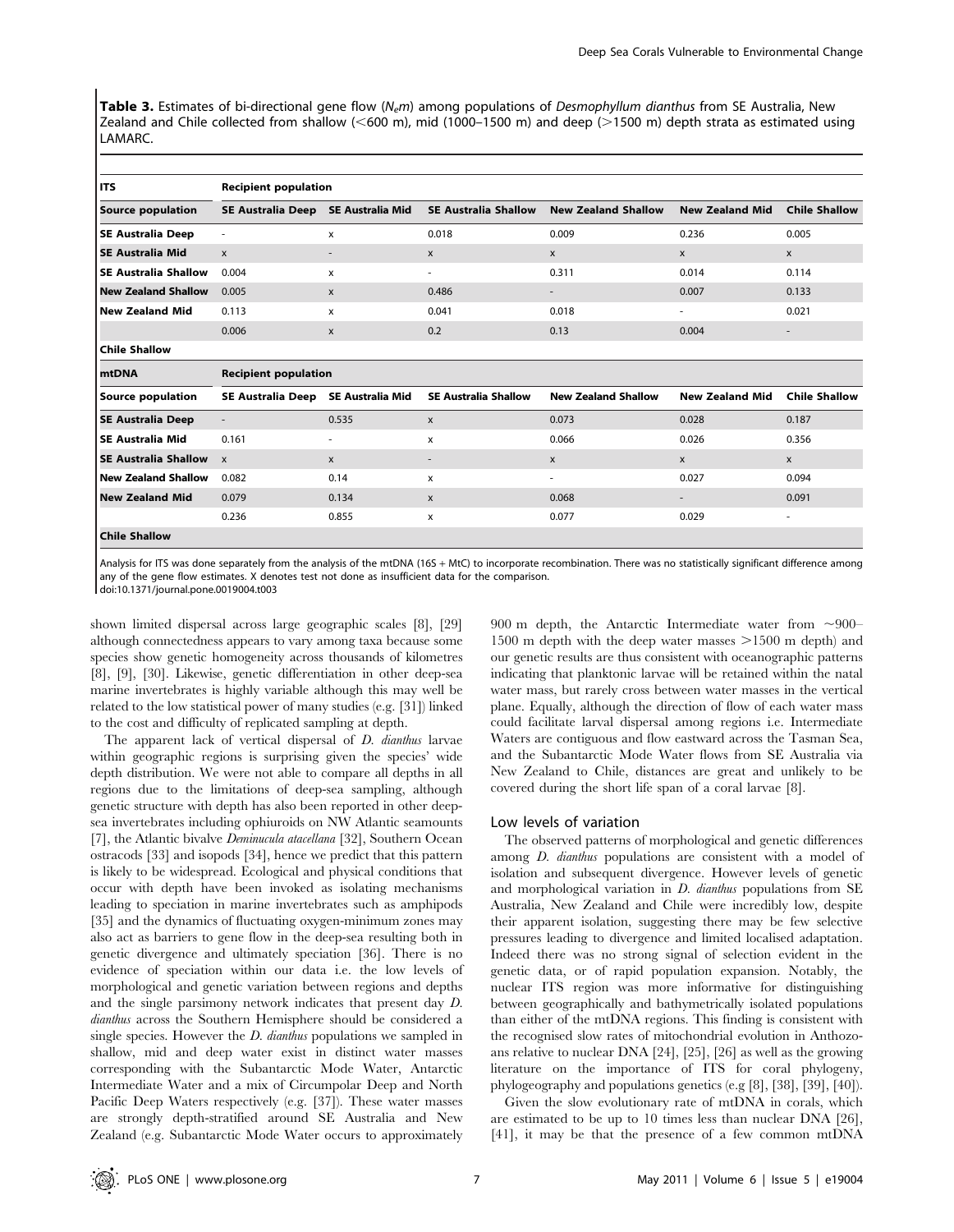Table 4. Mean values of skeletal characters measured in Desmophyllum dianthus from SE Australia, New Zealand and Chile.

|                | n  | Corallite<br>Height | Corallite<br>Length | Corallite<br>Width | Total<br>number<br>of Septa | Septa<br>Cycles<br>present | Septa<br>Height<br><b>MEAN</b> | Septa<br>Width<br><b>MEAN</b> | Septa<br><b>Thickness</b><br><b>MEAN</b> | Costae<br>Cycles<br>present | Costae<br>Length<br><b>MEAN</b> |
|----------------|----|---------------------|---------------------|--------------------|-----------------------------|----------------------------|--------------------------------|-------------------------------|------------------------------------------|-----------------------------|---------------------------------|
| New Zealand    | 27 | 37.48               | 24.68               | 17.99              | 96.44                       | 4.41                       | 4.07                           | 8.05                          | 0.50                                     | 2.67                        | 15.80                           |
|                |    | $(17.44 - 67.59)$   | $(11.63 - 52.04)$   | $(10.03 - 38.76)$  | $(60 - 131)$                | $(4-5)$                    | $(0.6875 -$<br>13.896)         | $(4.004 -$<br>17.654)         | $(0.244 - 1.418)$                        | $(2-5)$                     | $(6.54 -$<br>29.166)            |
| l SE Australia | 18 | 39.19               | 24.32               | 19.35              | 87.56                       | 4.22                       | 4.66                           | 8.49                          | 0.52                                     | 2.06                        | 16.51                           |
|                |    | $(22.79 - 63.78)$   | $(9.6 - 40.02)$     | $(7.67 - 28.65)$   | $(48 - 106)$                | $(3-5)$                    | $(1.25 -$<br>10.176)           | $(3.15 -$<br>14.334)          | $(0.194 - 0.966)$                        | $(1-4)$                     | $(7.332 -$<br>30.548)           |
| l Chile        | 41 | 47.23               | 23.19               | 15.26              | 108.22                      | 4.46                       | 2.54                           | 6.62                          | 0.36                                     | 2.73                        | 17.49                           |
|                |    | $(11.55 - 116.88)$  | $(8.85 - 42.21)$    | $(7.78 - 22.96)$   | $(65 - 178)$                | $(4-5)$                    | $(0.67 -$<br>6.154)            | $(3.234 -$<br>10.562)         | $(0.15 - 0.762)$                         | $(1-5)$                     | $(4.484 -$<br>86.116)           |

Ranges are in parentheses, n is the total number of individuals measured. All measurements are in mm. doi:10.1371/journal.pone.0019004.t004

genotpyes across all populations – especially of the more conserved 16S – reflects historic links. Australia, New Zealand and Chile were originally part of Gondwana, and became separated early in the Cretaceous period around 130 million years ago. We do not know whether Desmophyllum existed during the Cretaceous, but certainly scleractinian corals are known from that period, including the closely related Coelosmilia sp. which may well be an ancestor of the present day D. dianthus [42].

Additionally recent phylogenetic studies [43] suggest the family Caryophyllidae (to which the genus Desmophyllum belongs) is monophyletic and thus may well have very ancient roots. Furthermore, D. dianthus is long lived, with individuals likely to be tens to hundreds of years old [44], [45] and hence the long generation times of corals may well slow the divergence of isolated populations. The slow rate of mtDNA evolution in combination with long generation times will likely confound the



Figure 3. Results from Canonical Discriminant Analysis (CDA) of eight skeletal characters of Desmophyllum dianthus from SE Australia, New Zealand and Chile. Larger circles represent group means for each geographic region. The bi-plot is overlayed on the data graph and shows relative contributions of each of the skeletal characters to the separation of the groups. The character corallite size is not shown as part of the bi-plot as it contributed almost nothing to the separation of the groups in the analysis. doi:10.1371/journal.pone.0019004.g003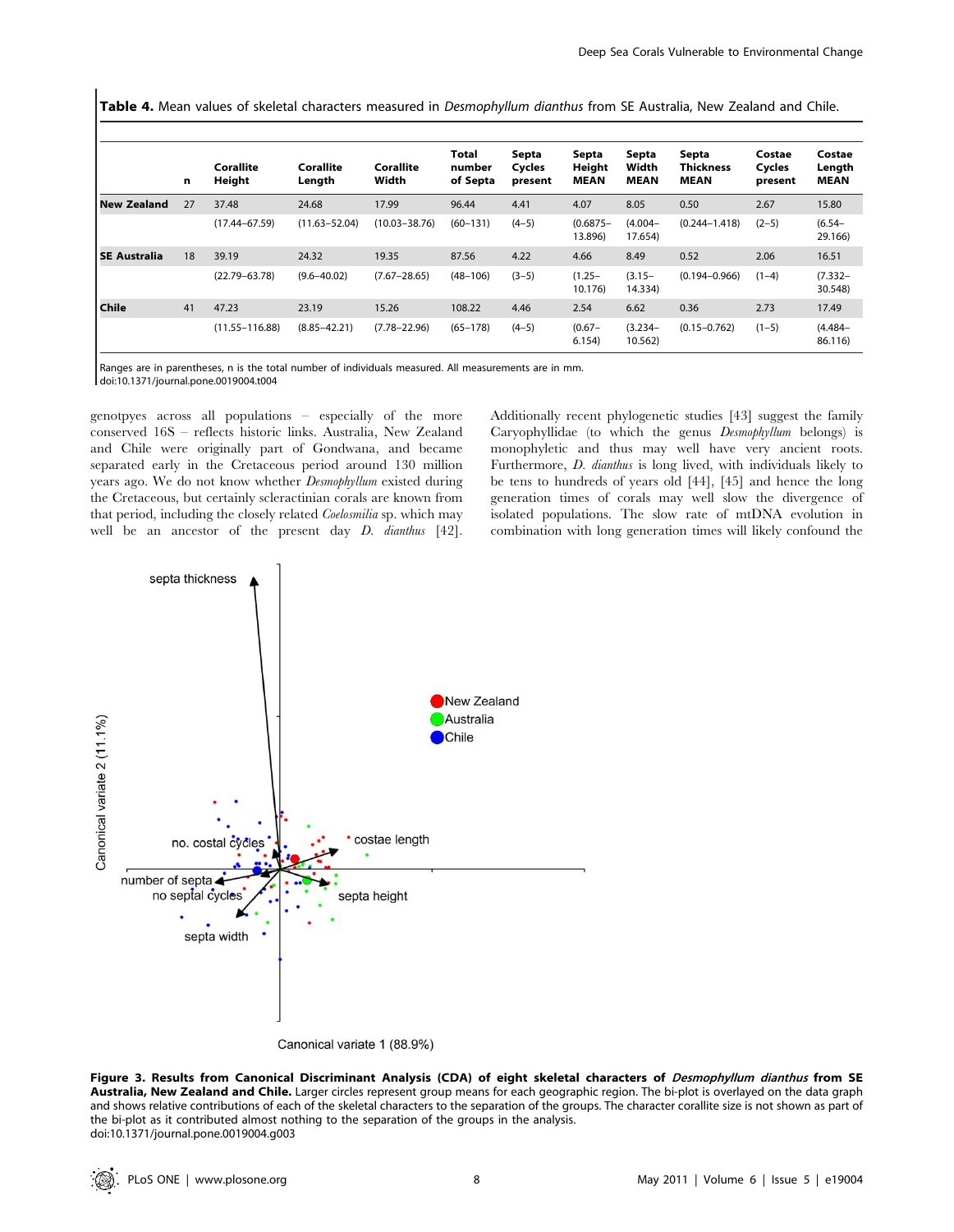identification of evolutionary patterns and mask ecological processes in D. dianthus (i.e. within depths and regions) and these may only become evident in studies involving rapidly evolving nuclear markers such as microsatellites.

## Susceptibility to climate change and management implications

That deep populations are genetically distinct from shallow populations has important ramifications for conservation management under environmental change. While depth structuring in species diversity and community composition in the deep sea is accepted and relatively well studied (e.g. [46], [47], [48]) the lack of gene flow between depths has had relatively little attention to date. One exception is Costantini et al's. [49] report of genetic differences between shallow  $( $40 \text{ m}$ )$  and deep (500–600 m) colonies of the precious red coral Corallium rubrum. However their limited sample sizes preclude strong conclusions about the role of depth in structuring populations of that species. Additionally, Eytan et al. [41] showed very high levels of genetic differentiation between deep  $($ >70 m) and shallow populations in the coral genus *Oculina* – but concluded that this most likely represents recent speciation. Indeed for some species that have been considered eurybathic, molecular analysis is showing that populations at different depths most likely represent different species (e.g. [33], [34]) and this growing literature, along with our data on *D. dianthus*, emphasises that depth will be an important mechanism driving isolation in the sea.

Critically, for conservation planning, the lack of connectivity between populations at different depths will have consequences for the fate of species and populations affected by environmental change. Climate change models predict that the Aragonite Saturation Horizon will become shallower as the oceans acidify and temperatures increase, and thus deep-sea corals may face a huge habitat loss [5]. Tittensor et al. [6] predicted that habitat suitable for stony corals would reduce globally by up to  $\sim 2\%$  for seamounts and less for the surrounding seafloor. However, models predicted that certain areas would be particularly affected, mainly the North Atlantic (6–14% reduction in habitat suitability), as well as areas around New Zealand and Australia in the Southern Hemisphere. These authors suggested that the shallower waters on the summits and upper flanks of seamounts could provide a potential refuge for stony corals from the negative effects of ocean acidification. Their hypothesis is based upon the assumption that corals are easily able to disperse vertically to the most proximal suitable habitat. For some coral groups, shallow water populations are considered to have arisen from deep water descendants [50] but this has occurred over evolutionary rather than ecological timescales. Certainly the results of our study challenge the notion of seamounts as biological refuges for stony corals within the timeframe expected for climate change effects in the deep sea (i.e.  $\leq$ 100 years, [4]). Furthermore if the ASH rises to  $\sim$ 200 m depth by 2099 as predicted [5], for deep-sea corals off Tasmania this will eliminate all seamount habitats because there are no known seamounts off temperate Australia, and none expected to be discovered, that extend to within 200 m of the sea surface. While

## References

- 1. Hoegh-Guldberg O, Bruno JF (2010) The Impact of Climate Change on the World's Marine Ecosystems. Science 328: 1523–1528.
- 2. Vezina A, Hoegh-Guldberg O (2008) Introduction: Effects of ocean acidification
- on marine ecosystems. Mar Ecol Prog Ser 373: 199–201. 3. Orr JC, Fabry VJ, Aumont O, Bopp L, Doney SC, et al. (2005) Anthropogenic
- ocean acidification over the twenty-first century and its impact on calcifying organisms. Nature 437: 681–686. 4. Guinotte JM, Fabry VJ (2008) Ocean acidification and its potential effects on
- marine ecosystems. Year in Ecology and Conservation Biology 2008. pp 320–342.

those corals that currently exist in shallow water are likely to persist, the lack of vertical dispersal suggests those populations at depths  $>200$  m are unlikely to find refuge in shallow water and may well be lost. Because much of the genetic diversity we have found in D. dianthus is associated with the deepest populations in SE Australia, the loss of this genetic diversity is a real risk associated with the consequences of climate change.

The lack of vertical dispersal of coral larvae will also affect the potential for recovery of deep-sea corals directly affected by anthropogenic impacts such as fishing and mining. Deep-sea areas below depths accessed by fishing or mining technologies have been considered as potential refuges for deep-sea species and a source of recruits to aid in the recovery of exploited populations [51,52]. Similarly, it has been proposed that deep areas of the ocean could be closed to human activities for the purpose of providing propagules to help maintain vulnerable populations at shallower depths [53]. However, if vertical dispersal is limited, then deep populations may not provide the anticipated source of propagules for recolonisation of impacted areas. A lack of recruits from deep refuges, even if closely adjacent, would be an additional factor in the slow recovery of deep water coral populations at shallower locations, such as on seamounts, that have previously been heavily impacted [54,55]. In this study we were only able to compare *D. dianthus* from a few depths and across just part of its known range; it is therefore important that future studies are undertaken to explore the extent of depth-stratification within this and other deep water coral species. Until more is known about how and why cold-water coral populations may be restricted to specific depth zones, the protection of intact habitats over a range of depths, especially  $\leq$ 1500 m depth and ideally  $\leq$ 200 m, remains a conservation management priority in the deep ocean.

### Supporting Information

Table S1 Summary of the of Desmophyllum dianthus specimens from SE Australia, New Zealand and Chile that were sequenced in this study. (DOCX)

## Acknowledgments

The authors wish to acknowledge Chloe Williams (UTas) who assisted with the morphometric measurements, Claire Knowles, Glenn Dunshea, and Shelly Lachish (UTas) for their contribution to the molecular laboratory work, Kareen Schnabel and the other curators of NIWA's Invertebrate Collection, Stephen Keable from the Australian Museum, Ron Thresher for collections from Jason surveys, Gunter Försterra for assistance with collections in Chile, and Kevin Mackay (NIWA) for the production of Figure 1. We also thank Nathan Bindoff (UTas) for invaluable discussions about oceanographic processes in the Southern Hemisphere. This is publication  $# 52$  of Huinay Scientific Field Station.

#### Author Contributions

Conceived and designed the experiments: KJM VH. Performed the experiments: KJM. Analyzed the data: KJM. Contributed reagents/ materials/analysis tools: KJM AAR AW VH. Wrote the paper: KJM AAR AW VH.

- 5. Guinotte JM, Orr J, Cairns S, Freiwald A, Morgan L, et al. (2006) Will humaninduced changes in seawater chemistry alter the distribution of deep-sea scleractinian corals? Front Ecol Environ 4: 141–146.
- 6. Tittensor DP, Baco AR, Hall-Spencer JM, Orr JC, Rogers AD (2010) Seamounts as refugia from ocean acidification for cold-water stony corals. Mar Ecol 31: 212–225.
- 7. Cho W, Shank TM (2010) Incongruent patterns of genetic connectivity among four ophiuroid species with differing coral host specificity on North Atlantic seamounts. Mar Ecol 31: 121–143.